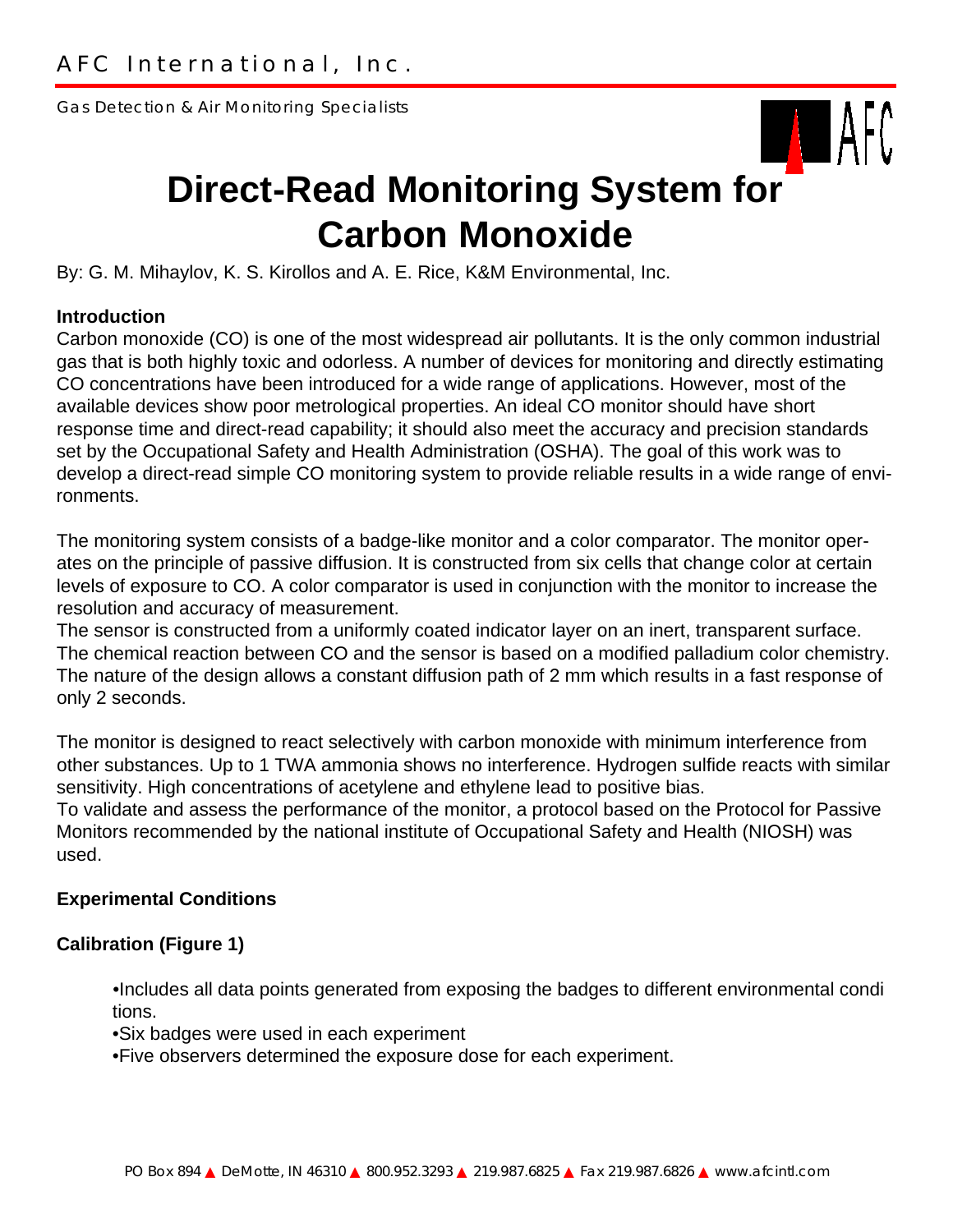### **Figure 1: Calibration Data**



## **Ambient Conditions (Figure 2)**

| <b>Face Velocity</b>     | 9 - 11 cm/sec      |
|--------------------------|--------------------|
| Temperature              | $19 - 27^{\circ}C$ |
| <b>Relative Humidity</b> | 45 - 65%           |

# **Figure 2: Ambient Conditions**

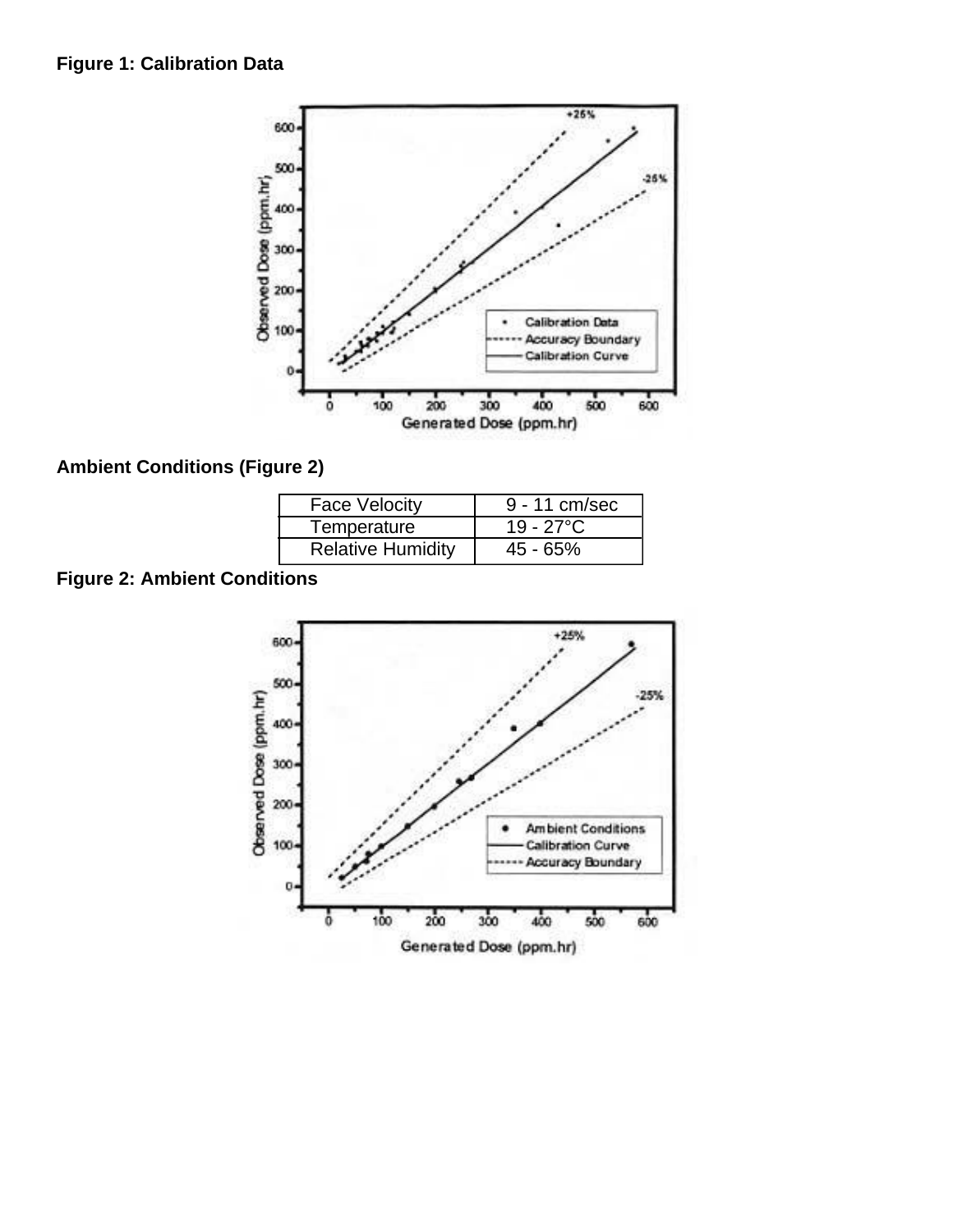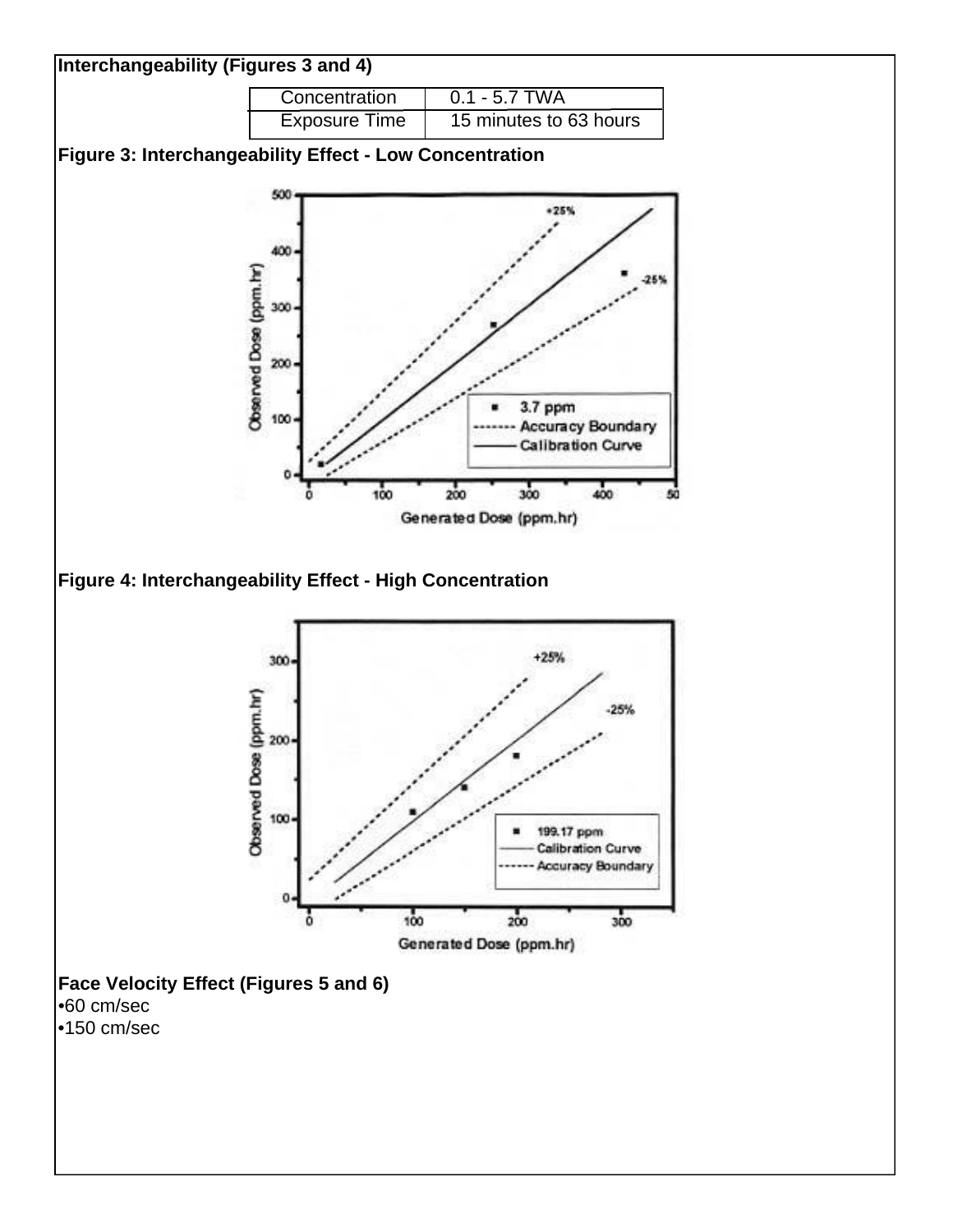

**Figure 6: Face Velocity Effect**



**Temperature Effect (Figures 7 and 8) •Low Temperature 13°C •High Temperature35°C**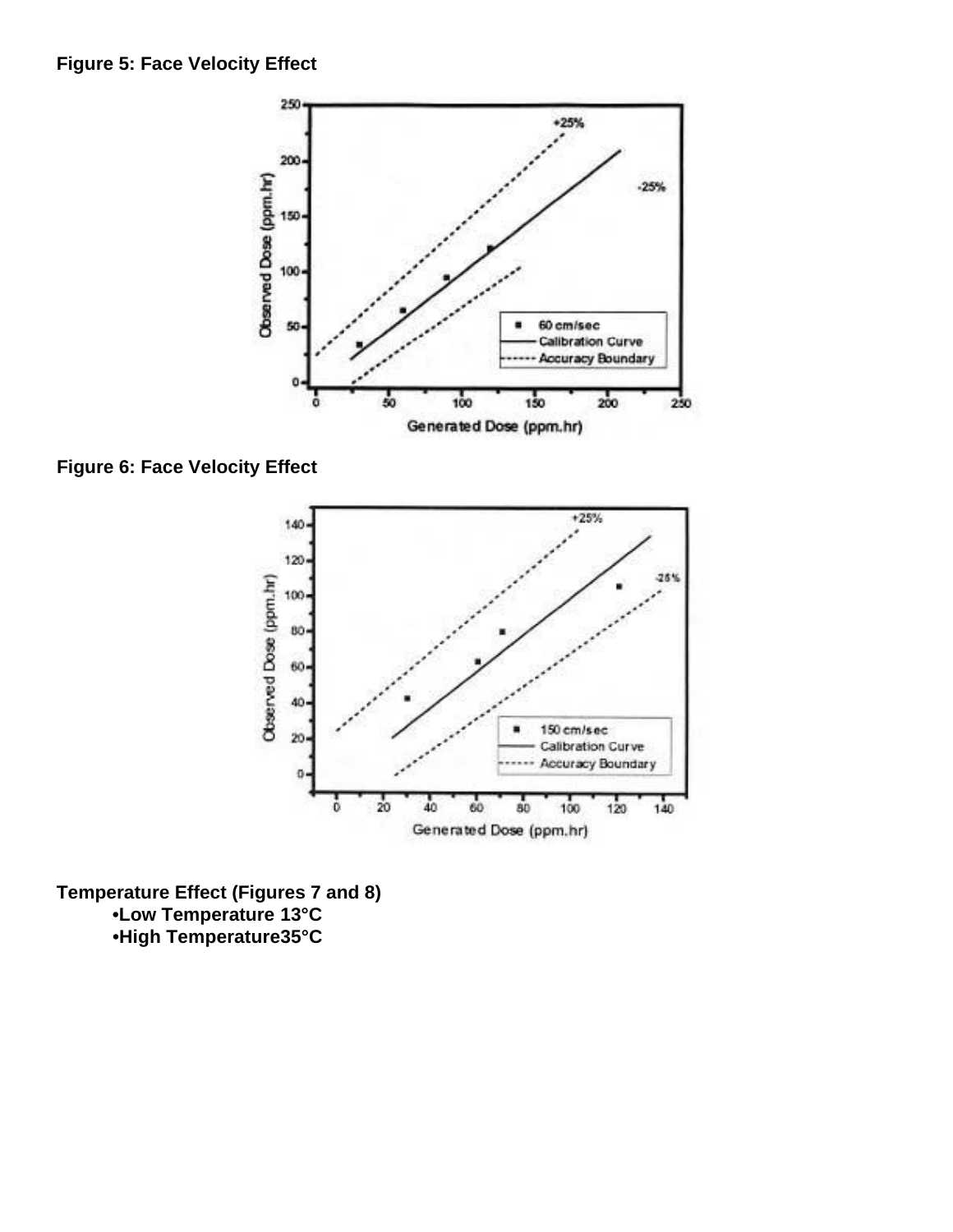

**Figure 8: High Temperature Effect**



### **Relative Humidity Effect (Figures 9 and 10)**

## **•40% RH**

**•85% RH**

The results presented on the calibration curve (n= 1381) showed:

| $\bullet$ Mean CV | 7.6        |
|-------------------|------------|
| •Mean Bias        | 0.749      |
| •Overall Accuracy | $2CV + Ib$ |
|                   | 15.96      |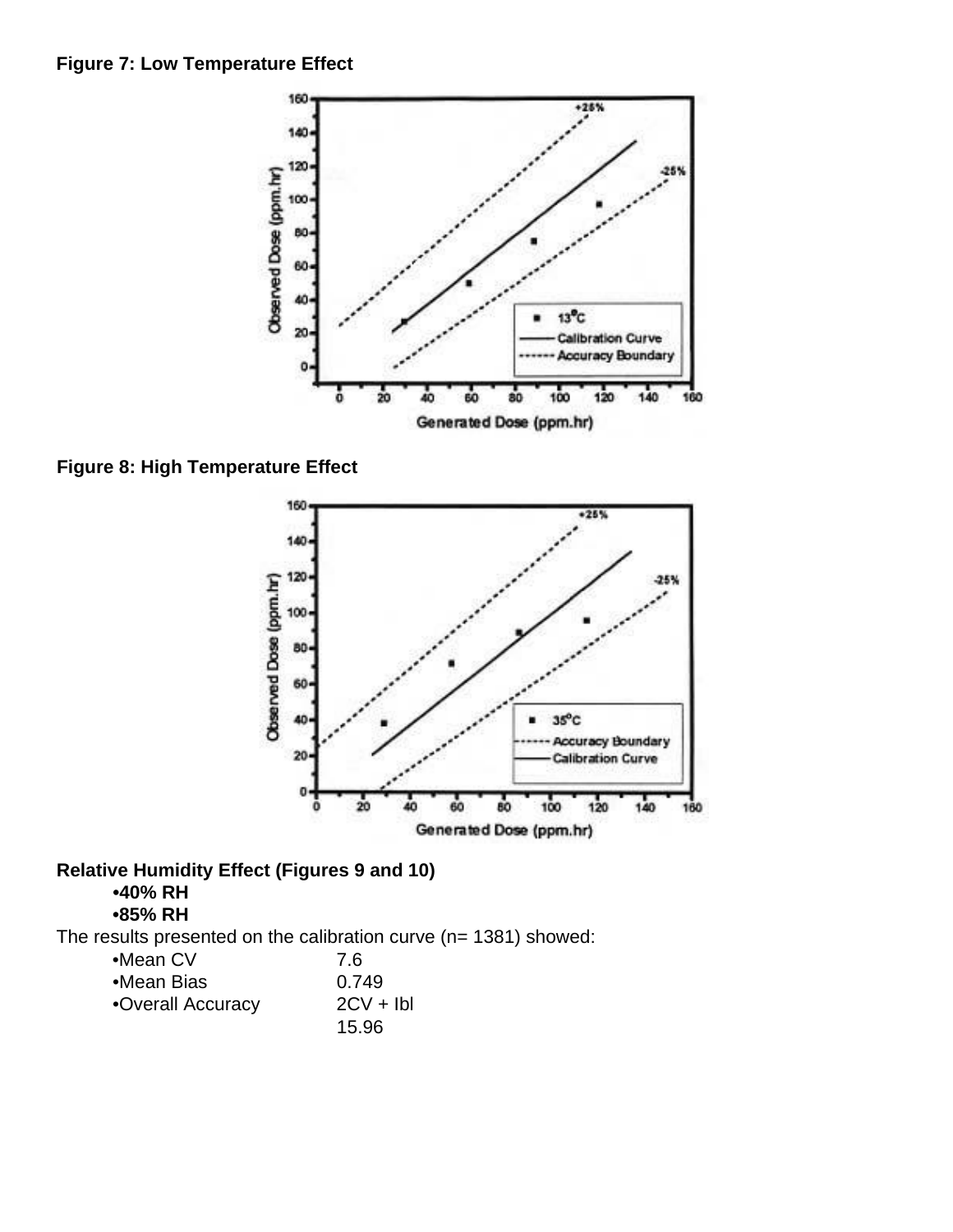

**Figure 10: High Humidity Effect**



### **Conclusion**

•The ChromAir carbon monoxide system was tested under a wide range of environmental parameters set by OSHA and ACGIH.

•Results at ambient conditions showed an overall accuracy of  $\pm$ 13.69%. All results, including those at extreme conditions, showed an overall accuracy of ±15.96%, which exceeds OSHA requirements.

•The badge has free mutual exchange between carbon monoxide concentrations and sam pling time, i.e. no measurable interchangeability effect.

•No measurable air velocity effect was observed.

•Exposing the badge to low temperature, 13°C, showed a bias of -12.45%. Exposing the badge to high temperature, 35°C, showed a bias of +6.69%.

•High humidity (RH =  $85\%$ ) showed a bias of  $+17.1\%$ .

•The CO badge with the comparator is a prominent alternative to personnel and area monitor ing within the parameters tested. The badge is good for TWA and 15 minute (STEL) monitor